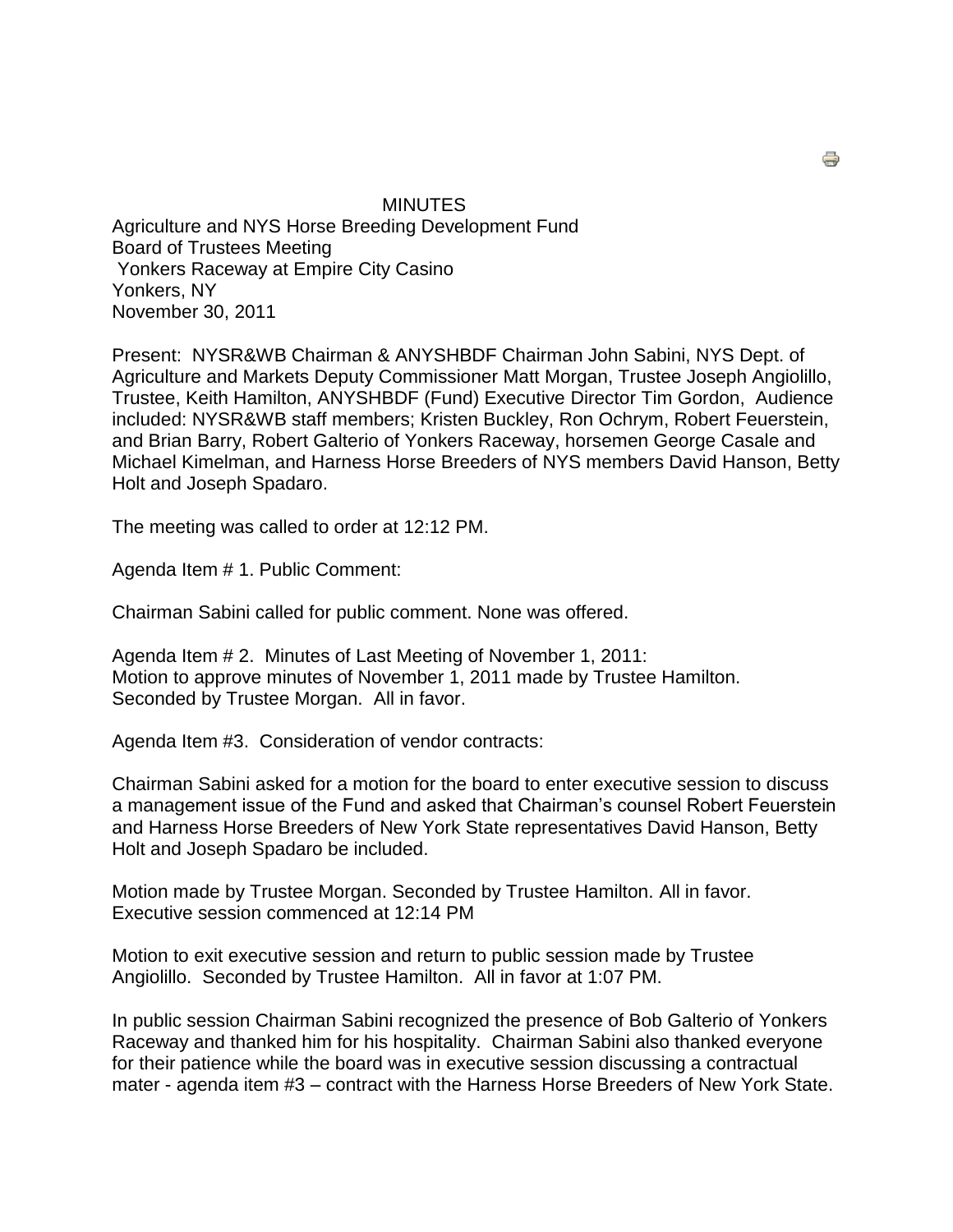Motion to adopt a Single Source Provider Resolution deeming Harness Horse Breeders of New York State made by Trustee Hamilton. Seconded by Trustee Morgan. All in favor.

Motion to accept the proposed 2012 contract as amended on pages 8,9, and 12, made by Trustee Morgan. Seconded by Trustee Hamilton. All in Favor. Motion to amend the 2012 Fund budget by \$80,000. increasing the Harness Horse Breeders of New York State contract from \$140,000. to \$220,000. Motion made by Trustee Hamilton. Seconded by Trustee Angiolillo. All in favor.

Agenda Item # 4. Sire Stakes Race Conditions:

Chairman Sabini thanked all those who came together to work on developing the new 2012 New York Sire Stakes conditions including the race tracks and Mr. Galterio, the horsemen and Mr. George Casale, and Blue Chip Farms' Mr. Michael Kimelman. Chairman Sabini also thanked Racing and Wagering Board Executive Director Ron Ochrym and Director of Racing Officials Brian Barry. Fund Executive Director Gordon and Chairman Sabini spoke highlighting some of the advantages of the new conditions and schedule for the Sire Stakes, Excelsior Series / State Fair Races, and County Fair Races. Betty Holt and Michael Kimelman also commented.

Motion to adopt a resolution approving Sire Stakes #53 (Foals of 2011) conditions, and The Excelsior Series / State Fair Races 2012 conditions, and the NYSS Fall Harvest Races 2012 conditions, and NYSS County Fair Races 2012 conditions made by Trustee Angiolillo. Seconded by Trustee Hamilton. All in favor. Cairman Sabini reiterated that this item was important and again offered thanks to; Fund Executive Director Gordon, track management from around the state, Harness Horse Breeders of NYS, horsemen, and breeders as represented by Michael Kimelman, for uniting efforts

Agenda Item #5. Adopt Fund Lobbying Policy:

Chairman Sabini advised the Board that the Authorities Budget Office (ABO) requires that Fund establish a Lobbying Policy and asked Executive Director Gordon to comment on the proposed policy and Gordon obliged.

The Lobbying Policy of the Fund is as follows:

The Agriculture and NYS Horse Breeding Development Fund Lobbying Policy November 30, 2011

The Fund will implement a policy to maintain a record of all lobbying contacts made with the fund. Each time a lobbyist contacts a Fund member, officer or employee, a record of the contact will be made, to include recording the date and time of the contact, the identity of the lobbyist and a summary of the contact.

The responsibility for maintaining the record of contacts will be with the Fund's